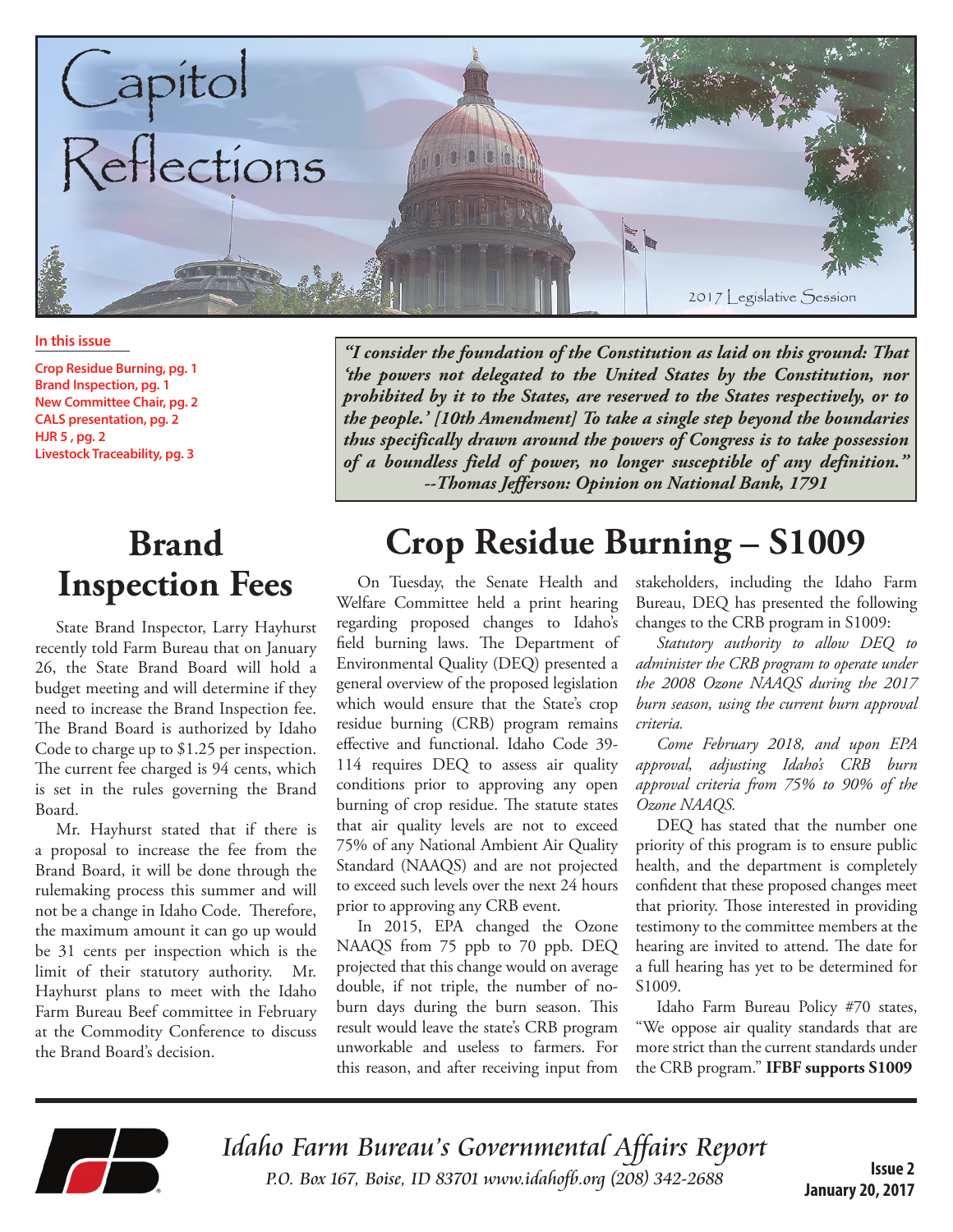# **Eight New Chair in House and Senate; Minority Leadership Changes in Both Houses**

The 2017 Idaho Legislature looks quite different from 2016 because of retirements and election defeats. Eight new committee chair are one of the most notable changes; six in the House and two in the Senate.

Sen. Jeff Siddoway (R-Terreton), former Senate Local Government and Taxation Committee chair, now chairs the State Affairs Committee. This vacancy was created when former Sen. Curt McKenzie (R-Nampa) retired from the senate to run for the Idaho Supreme Court. Senator Dan Johnson (R-Lewiston) replaces Sen. Siddoway as chair of the Local Government and Taxation Committee.

The House Agricultural Affairs Committee is chaired now by former Vicechair and five-term Representative, Judy Boyle (R-Midvale) following the 2016 retirement of the long-time Chair Rep. Ken Andrus (R-Lava Hot Springs). Rep. Christy Perry (R-Nampa) is now the chair of the House Local Government Committee. She served as chair of the Ways and Means Committee in 2016. Rep. Robert Anderst (R-Nampa) is the 2017 Ways and Means Committee chair.

Former Vice-chair of the Appropriations Committee and five-term Representative, Marc Gibbs (R-Grace) is the 2017 Resources and Conservation Committee chair, replacing nine-term Rep. Dell Raybould (R-Rexburg), who reassumed the chairship of the Environment, Energy and Technology Committee from Rep. Jeff Thompson (R-Idaho Falls). Former Local Government Chair, Rep. Lynn Luker (R-Boise) is now Judiciary, Rules and

Administration Committee Chair, filling the vacancy created by former Chair Rich Wills' (R-Glenns Ferry) loss in the 2016 primary election.

The Minority Party has experienced changes in leadership as well. Sen. Maryanne Jordan (D-Boise) is 2017 Minority Caucus Chair, replacing Sen. Grant Burgoyne (D-Boise). Three-term Representative, Mat Erpelding (D-Boise) is the House Minority Leader, replacing Rep. John Rusche (D-Lewiston) who lost in the 2016 general election. Rep. Ilana Rubel (D-Boise) replaces Rep. Erpelding as Assistant Minority Leader. House Minority Caucus Chair is Elaine Smith (D-Pocatello) who takes the place of Rep. Donna Pence (D-Gooding) who retire from the House in 2016 after serving six terms.

## **College of Agriculture and Life Sciences Presentation**

Dr. Michael Parrella, Dean of the College of Agriculture and Life Sciences (CALS) at the University of Idaho, gave a presentation to the House Agricultural Affairs Committee on Wednesday. Dean Parrella shared with the committee some of his goals for CALS, including increasing undergraduate enrollment in the college from current levels (approximately 1,000 students) to 1,500 students within the next three to five years. With little to no salary increases for staff and faculty over the past several years, this issue remains as one of the dean's top priorities. Dean Parrella also reported that the 4-H program is near full operation again after the devastating losses of the great recession (2008-2009)that significantly reduced the number of 4-H faculty members and employees.

The dean talked about the proposed Center for Agriculture, Food and the Environment (CAFE) near Twin Falls that the Governor included in the budget proposal. Dean Parrella explained the unique aspects of the proposed research center and the many benefits that it would offer the agriculture, dairy, and food processing industries. Much of the focus of the center will be on the "back-half" of the cow, or what leaves the cow. Dairy waste/byproduct and the management of those nutrients is an important aspect of these large livestock operations and will be a primary focus of the research center. The dean also hopes that the center will be a great place for collaboration by other institutions and industry members, while also being a potential recruitment tool for the college.

## **HJR5 is Moving Forward**

This past fall, Idaho voters overwhelmingly voted to support HJR5, which placed into the Idaho Constitution the authority for the Legislature to review agency rules; and to accept or reject them, in whole or in part.

The Legislature is now updating Idaho Code to conform with the constitutional amendment. House Bill 1 (HB1) is focused primarily on defining what "in whole or in part" means. The legislature wants to make it clear that they will not do what detractors said during the debate around HJR5 and either delete or change one or two words in a rule.

In fact, the legislative intent of the bill says: "The power of the Legislature to approve or reject a part of a rule applies only to the entirety of a provision, such as a subsection or a subparagraph, or to any new or amended language contained in such a provision. The Legislature does not have the authority to reject certain and select words or phrases that would alter the meaning or purpose of the entire rule."

The Legislature is living up to

their word and moving forward to implement exactly what they said they would do. HB1 passed through the House State Affairs Committee this week and has also passed on the House floor by a vote of 68-0. Rep. Tom Loertscher (R-Iona) was the floor sponsor and is also the chairman of the House State Affairs Committee. HB1 will now move to the Senate for consideration where it is expected to pass easily. **IFBF supports HB1**